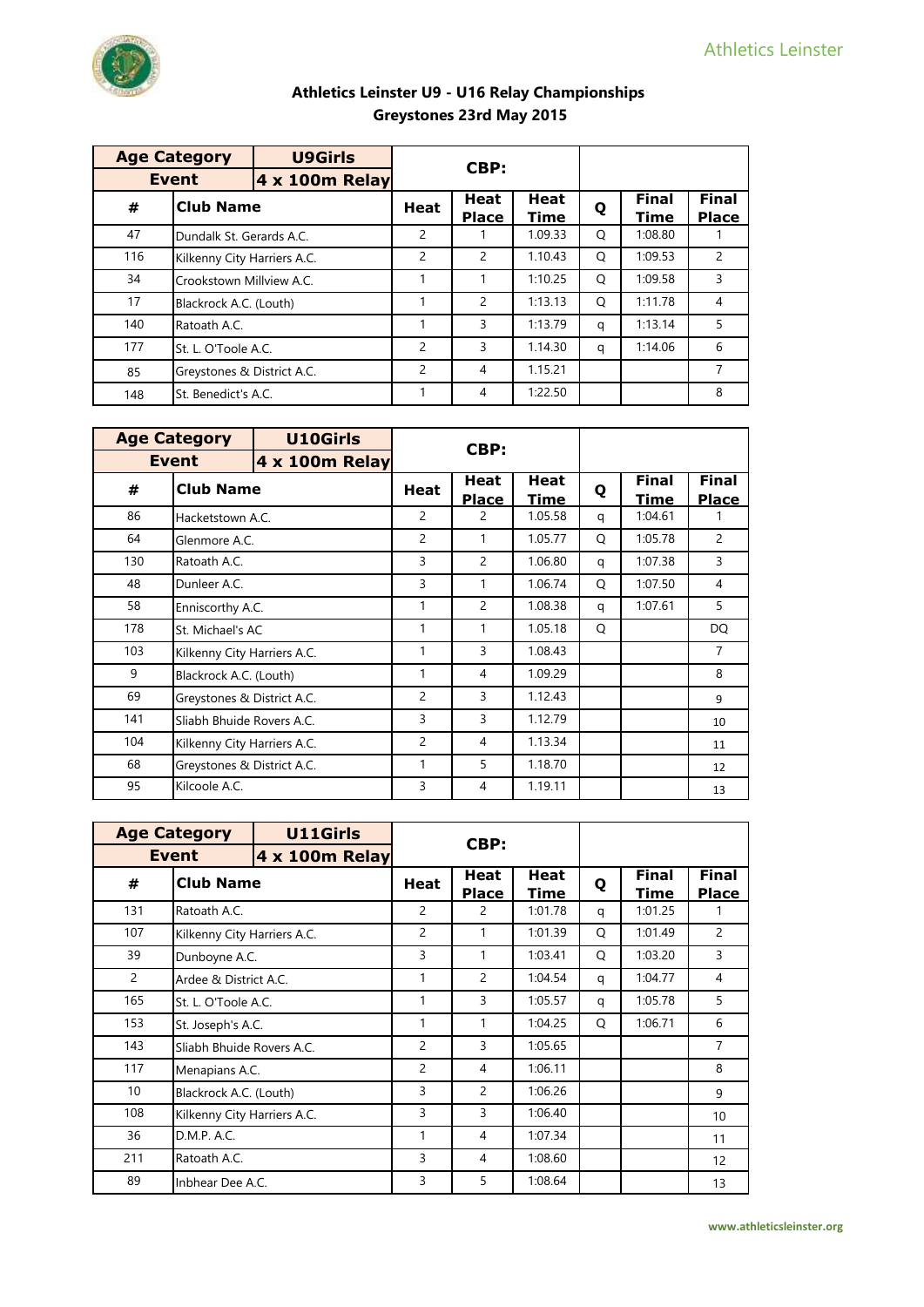

| 96 | Kilcoole A.C.              |  | 1:09.16 |  | 14 |
|----|----------------------------|--|---------|--|----|
| 74 | Greystones & District A.C. |  | 1:09.28 |  |    |
| 97 | Kilcoole A.C.              |  | 1:14.38 |  | 16 |

|     | <b>Age Category</b>         | U12Girls              |                | CBP:                        |                            | 58.60 |                             |                              |
|-----|-----------------------------|-----------------------|----------------|-----------------------------|----------------------------|-------|-----------------------------|------------------------------|
|     | <b>Event</b>                | <b>4 x 100m Relay</b> |                |                             |                            |       |                             |                              |
| #   | <b>Club Name</b>            |                       | <b>Heat</b>    | <b>Heat</b><br><b>Place</b> | <b>Heat</b><br><u>Time</u> | Q     | <b>Final</b><br><b>Time</b> | <b>Final</b><br><b>Place</b> |
| 155 | St. Joseph's A.C.           |                       | $\overline{c}$ | 1                           | 59.08                      | Q     | 59.30                       | 1                            |
| 110 | Kilkenny City Harriers A.C. |                       | 1              | 1                           | 1.00.41                    | Q     | 59.51                       | $\overline{2}$               |
| 132 | Ratoath A.C.                |                       | 3              | 1                           | 59.99                      | Q     | 59.79                       | 3                            |
| 20  | Boyne A.C.                  |                       | 3              | $\overline{2}$              | 1.00.55                    | q     | 1.00.00                     | $\overline{4}$               |
| 33  | Crookstown Millview A.C.    |                       | $\overline{c}$ | $\overline{2}$              | 59.56                      | q     | 1.00.07                     | 5                            |
| 122 | Naas A.C.                   |                       | $\overline{c}$ | 3                           | 1.00.16                    | q     | 1.00.25                     | 6                            |
| 188 | Thomastown A.C.             |                       | 3              | 3                           | 1.00.96                    |       |                             | $\overline{7}$               |
| 168 | St. L. O'Toole A.C.         |                       | $\overline{c}$ | $\overline{4}$              | 1.01.27                    |       |                             | 8                            |
| 41  | Dunboyne A.C.               |                       | 3              | 4                           | 1.02.25                    |       |                             | 9                            |
| 11  | Blackrock A.C. (Louth)      |                       | 3              | 5                           | 1.03.56                    |       |                             | 10                           |
| 123 | Naas A.C.                   |                       | $\mathbf{1}$   | $\overline{2}$              | 1.03.88                    |       |                             | 11                           |
| 72  | Greystones & District A.C.  |                       | $\overline{2}$ | 5                           | 1.04.00                    |       |                             | 12                           |
| 37  | D.M.P. A.C.                 |                       | $\overline{c}$ | 6                           | 1.04.30                    |       |                             | 13                           |
| 144 | Sliabh Bhuide Rovers A.C.   |                       | 3              | 6                           | 1.04.53                    |       |                             | 14                           |
| 91  | Inbhear Dee A.C.            |                       | $\mathbf{1}$   | 3                           | 1.06.44                    |       |                             | 15                           |
| 118 | Menapians A.C.              |                       | 1              | 4                           | 1.07.51                    |       |                             | 16                           |
| 73  | Greystones & District A.C.  |                       | 1              | 5                           | 1.09.76                    |       |                             | 17                           |
| 35  | Cushinstown A.C.            |                       | 1              |                             | DQ                         |       |                             | 18                           |

|     | <b>Age Category</b>         | U13Girls              |                | <b>CBP:</b>                 |                     |   | 55.16                |                              |
|-----|-----------------------------|-----------------------|----------------|-----------------------------|---------------------|---|----------------------|------------------------------|
|     | <b>Event</b>                | <b>4 x 100m Relay</b> |                |                             |                     |   |                      |                              |
| #   | <b>Club Name</b>            |                       | Heat           | <b>Heat</b><br><b>Place</b> | Heat<br><b>Time</b> | Q | <b>Final</b><br>Time | <b>Final</b><br><b>Place</b> |
| 192 | Tullamore Harriers A.C.     |                       | 1              |                             | 55.07               | O | 54.62                | 1                            |
| 134 | Ratoath A.C.                |                       | 3              | 1                           | 56.55               | Q | 55.25                | 2                            |
| 157 | St. Joseph's A.C.           |                       | 1              | 2                           | 56.67               | q | 56.28                | 3                            |
| 13  | Blackrock A.C. (Louth)      |                       | $\overline{c}$ | 1                           | 57.21               | O | 57.00                | $\overline{4}$               |
| 170 | St. L. O'Toole A.C.         |                       | 1              | 3                           | 56.96               | q | 57.03                | 5                            |
| 189 | Thomastown A.C.             |                       | 3              | $\overline{c}$              | 57.62               | q | 58.81                | 6                            |
| 75  | Greystones & District A.C.  |                       | 3              | 3                           | 57.88               |   |                      | $\overline{7}$               |
| 124 | Naas A.C.                   |                       | 3              | 4                           | 58.28               |   |                      | 8                            |
| 65  | Glenmore A.C.               |                       | 1              | 4                           | 59.27               |   |                      | 9                            |
| 43  | Dunboyne A.C.               |                       | 1              | 5                           | 1.00.55             |   |                      | 10                           |
| 92  | Inbhear Dee A.C.            |                       | 1              | 6                           | 1.01.09             |   |                      | 11                           |
| 119 | Menapians A.C.              |                       | 2              | 2                           | 1.01.84             |   |                      | 12                           |
| 111 | Kilkenny City Harriers A.C. |                       | $\overline{c}$ | 3                           | 1.02.63             |   |                      | 13                           |
| 26  | Celbridge A.C.              |                       | 3              | 5                           | 1.04.18             |   |                      | 14                           |
| 76  | Greystones & District A.C.  |                       | $\overline{2}$ | 4                           | 1.07.44             |   |                      | 15                           |
| 179 | St. Michael's AC            |                       | 2              | 5                           | <b>DNF</b>          |   |                      | 16                           |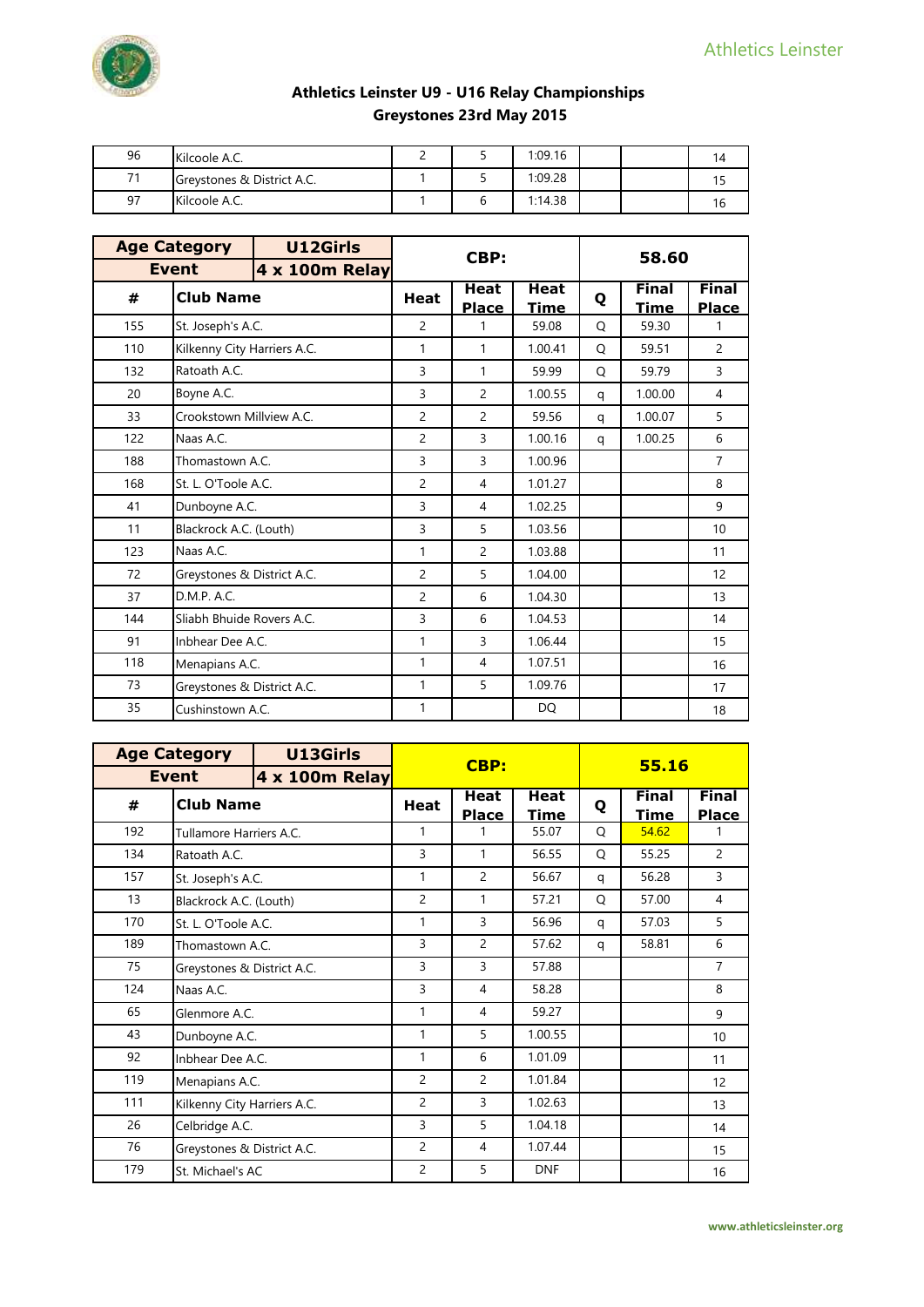

|      | <b>Age Category</b>         | <b>U14Girls</b> |                | CBP:                        |                            |   |                      |                              |
|------|-----------------------------|-----------------|----------------|-----------------------------|----------------------------|---|----------------------|------------------------------|
|      | <b>Event</b>                | 4 x 100m Relay  |                |                             |                            |   | 53.60                |                              |
| #    | <b>Club Name</b>            |                 | <b>Heat</b>    | <b>Heat</b><br><b>Place</b> | <b>Heat</b><br><u>Time</u> | Q | Final<br><u>Time</u> | <b>Final</b><br><b>Place</b> |
| 172  | St. L. O'Toole A.C.         |                 | 1              | 1                           | 54.40                      | Q | 54.36                | 1                            |
| 15   | Blackrock A.C. (Louth)      |                 | 1              | 2                           | 54.57                      | q | 54.74                | $\overline{2}$               |
| 136  | Ratoath A.C.                |                 | 3              | 2                           | 55.62                      | q | 54.88                | 3                            |
| 126  | Naas A.C.                   |                 | $\overline{2}$ | 1                           | 55.29                      | Q | 54.96                | 4                            |
| 160  | St. Joseph's A.C.           |                 | 3              | 1                           | 55.24                      | Q | 55.48                | 5                            |
| 1149 | Dundalk St. Gerards A.C.    |                 | 1              | 3                           | 56.03                      | q | 56.01                | 6                            |
| 190  | Thomastown A.C.             |                 | $\overline{2}$ | 2                           | 56.14                      |   |                      | 7                            |
| 28   | Celbridge A.C.              |                 | $\overline{2}$ | 3                           | 56.91                      |   |                      | 8                            |
| 121  | Menapians A.C.              |                 | 1              | 4                           | 57.01                      |   |                      | 9                            |
| 112  | Kilkenny City Harriers A.C. |                 | $\overline{2}$ | 4                           | 57.69                      |   |                      | 10 <sup>°</sup>              |
| 44   | Dunboyne A.C.               |                 | 3              | 3                           | 57.79                      |   |                      | 11                           |
| 14   | Blackrock A.C. (Louth)      |                 | $\overline{2}$ | 5                           | 59.61                      |   |                      | 12                           |
| 78   | Greystones & District A.C.  |                 | 1              | 5                           | 60.19                      |   |                      | 13                           |
| 146  | Sliabh Bhuide Rovers A.C.   |                 | 3              | 4                           | 63.52                      |   |                      | 14                           |
| 98   | Kilcoole A.C.               |                 | 3              |                             | DQ                         |   |                      | 15                           |

|     | <b>Age Category</b>        | U15Girls       |      | <b>CBP:</b>                 |              |   | 52.40                       |                              |
|-----|----------------------------|----------------|------|-----------------------------|--------------|---|-----------------------------|------------------------------|
|     | <b>Event</b>               | 4 x 100m Relay |      |                             |              |   |                             |                              |
| #   | <b>Club Name</b>           |                | Heat | <b>Heat</b><br><b>Place</b> | Heat<br>Time | Q | <b>Final</b><br><b>Time</b> | <b>Final</b><br><b>Place</b> |
| 174 | St. L. O'Toole A.C.        |                |      |                             | 51.62        | O | 51.20                       |                              |
| 138 | Ratoath A.C.               |                |      | 2                           | 52.10        | O | 52.30                       | $\mathcal{P}$                |
| 127 | Naas A.C.                  |                | 2    |                             | 52.86        | O | 52.39                       | 3                            |
| 53  | Dunshaughlin A.C.          |                | 2    | 2                           | 53.00        | O | 53.18                       | 4                            |
| 162 | St. Joseph's A.C.          |                |      | 3                           | 56.81        | q | 55.97                       | 5                            |
| 193 | Tullamore Harriers A.C.    |                | 2    | 3                           | 56.18        | q | 56.10                       | 6                            |
| 81  | Greystones & District A.C. |                |      | 4                           | 57.07        |   |                             | 7                            |

|     | <b>Age Category</b>         | U16Girls              |             | CBP:         |             |   | 50.45        |               |
|-----|-----------------------------|-----------------------|-------------|--------------|-------------|---|--------------|---------------|
|     | <b>Event</b>                | <b>4 x 100m Relay</b> |             |              |             |   |              |               |
| #   | <b>Club Name</b>            |                       | <b>Heat</b> | <b>Heat</b>  | <b>Heat</b> | Q | <b>Final</b> | <b>Final</b>  |
|     |                             |                       |             | <b>Place</b> | <b>Time</b> |   | <b>Time</b>  | <b>Place</b>  |
| 114 | Kilkenny City Harriers A.C. |                       |             |              |             |   | 51.82        |               |
| 176 | St. L. O'Toole A.C.         |                       |             |              |             |   | 52.74        | $\mathcal{P}$ |
| 83  | Greystones & District A.C.  |                       |             |              |             |   | 53.70        | ς             |
| 52  | Dunleer A.C.                |                       |             |              |             |   | 54.61        |               |

|     | <b>Age Category</b>         | <b>U9Boys</b>  | CBP:        |              |             |   |                        |              |
|-----|-----------------------------|----------------|-------------|--------------|-------------|---|------------------------|--------------|
|     | Event                       | 4 x 100m Relay |             |              |             |   |                        |              |
| #   | <b>Club Name</b>            |                | <b>Heat</b> | <b>Heat</b>  | <b>Heat</b> | Q | <b>Final</b>           | <b>Final</b> |
| 115 | Kilkenny City Harriers A.C. |                |             | <b>Place</b> | <b>Time</b> |   | <b>Time</b><br>1:08.67 | <b>Place</b> |
| 216 | Blackrock A.C. (Louth)      |                |             |              |             |   | 1:10.01                |              |
| 139 | Ratoath A.C.                |                |             |              |             |   | 1.10.99                |              |
| 84  | Greystones & District A.C.  |                |             |              |             |   | 1.12.70                | 4            |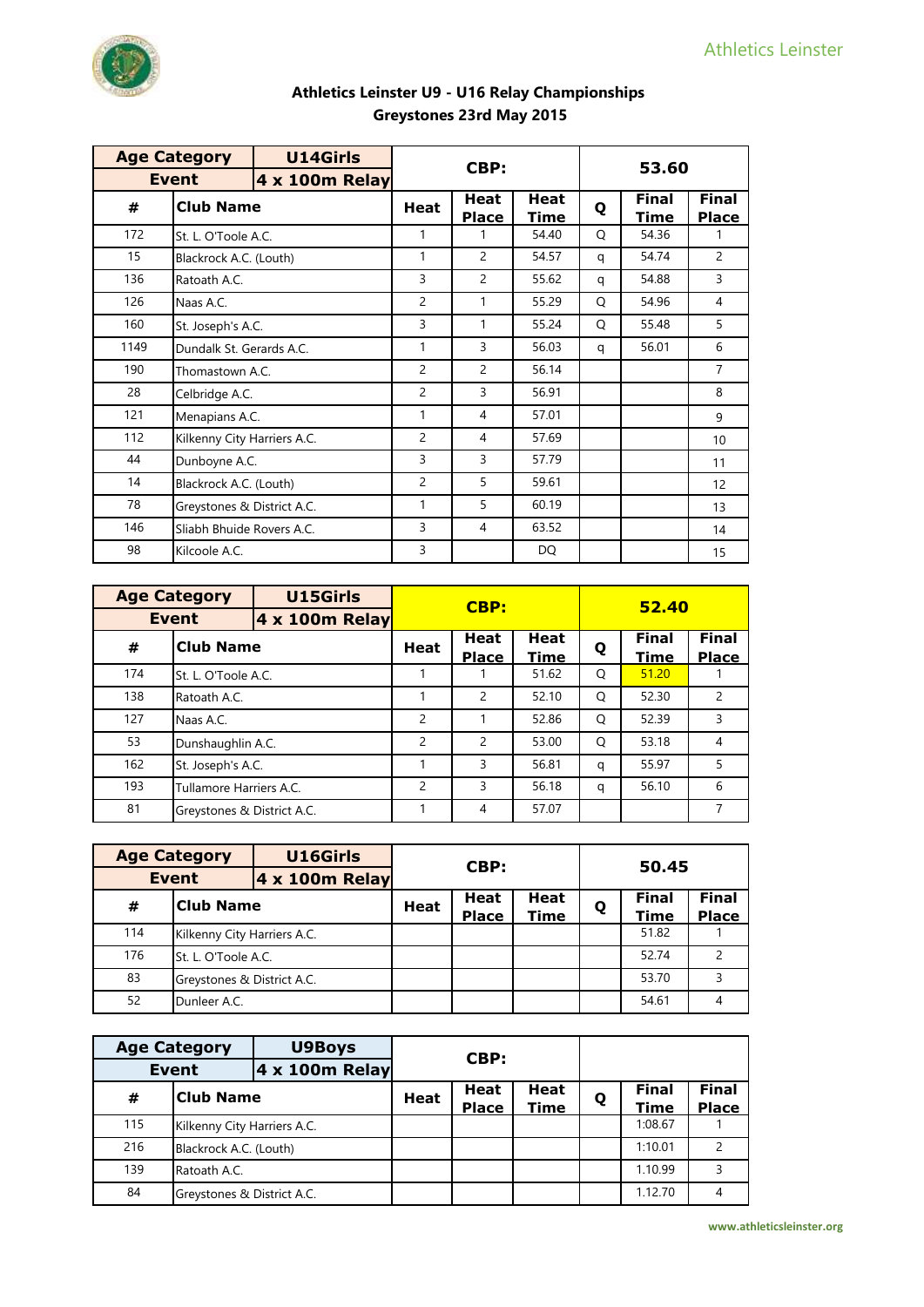

| 99 | Kilcoole A.C.    |  |  | 102<br>1:14.83 |  |
|----|------------------|--|--|----------------|--|
| 93 | Inbhear Dee A.C. |  |  | 1:18.61        |  |

|     | <b>Age Category</b>         | U10Boys        |                | CBP:                 |                     |   |                      |                              |
|-----|-----------------------------|----------------|----------------|----------------------|---------------------|---|----------------------|------------------------------|
|     | <b>Event</b>                | 4 x 100m Relay |                |                      |                     |   |                      |                              |
| #   | <b>Club Name</b>            |                | <b>Heat</b>    | Heat<br><b>Place</b> | <b>Heat</b><br>Time | Q | <b>Final</b><br>Time | <b>Final</b><br><b>Place</b> |
| 18  | Boyne A.C.                  |                |                |                      | 1:02.85             | Q | 1.02.92              |                              |
| 102 | Kilkenny City Harriers A.C. |                | 1              | 2                    | 1:04.28             | Q | 1:03.83              | $\mathcal{P}$                |
| 22  | Bree A.C.                   |                | $\overline{c}$ | 1                    | 1:05.88             | Q | 1:05.58              | 3                            |
| 1   | Ardee & District A.C.       |                | 1              | 3                    | 1:05.64             | q | 1:05.60              | 4                            |
| 163 | St. L. O'Toole A.C.         |                | $\overline{c}$ | 3                    | 1:06.70             | q | 1:05.69              | 5                            |
| 8   | Blackrock A.C. (Louth)      |                | $\overline{c}$ | $\overline{c}$       | 1:05.95             | Q | 1:06.42              | 6                            |
| 38  | Dunboyne A.C.               |                | $\overline{c}$ | 4                    | 1.06.78             |   |                      | 7                            |
| 182 | St. Senans (Kilkenny) A.C.  |                | 1              | 4                    | 1.06.80             |   |                      | 8                            |
| 67  | Greystones & District A.C.  |                | $\overline{c}$ | 5                    | 1.07.12             |   |                      | 9                            |
| 88  | Inbhear Dee A.C.            |                | 1              | 5                    | 1.10.26             |   |                      | 10 <sup>1</sup>              |
| 94  | Kilcoole A.C.               |                | 1              | 6                    | 1.13.79             |   |                      | 11                           |

| <b>Age Category</b>            |                             | U11Boys |                | CBP:                        |              |   |                      |                              |
|--------------------------------|-----------------------------|---------|----------------|-----------------------------|--------------|---|----------------------|------------------------------|
| <b>Event</b><br>4 x 100m Relay |                             |         |                |                             |              |   |                      |                              |
| #                              | <b>Club Name</b>            |         | <b>Heat</b>    | <b>Heat</b><br><b>Place</b> | Heat<br>Time | Q | <b>Final</b><br>Time | <b>Final</b><br><b>Place</b> |
| 164                            | St. L. O'Toole A.C.         |         | 2              |                             | 1:01.30      | O | 59.87                |                              |
| 105                            | Kilkenny City Harriers A.C. |         |                | 1                           | 1:00.85      | O | 1:00.10              | 2                            |
| 23                             | Bree A.C.                   |         | 1              | 2                           | 1:00.94      | O | 1:00.59              | 3                            |
| 184                            | St. Senans (Kilkenny) A.C.  |         | $\overline{2}$ | 2                           | 1:04.88      | O | 1:03.50              | $\overline{4}$               |
| 31                             | Crookstown Millview A.C.    |         |                | 3                           | 1:04.02      | q | 1:03.58              | 5                            |
| 70                             | Greystones & District A.C.  |         |                | $\overline{4}$              | 1:04.94      | q | 1:04.87              | 6                            |
| 87                             | Inbhear Dee A.C.            |         | 1              | 5                           | 1:05.36      |   |                      | 7                            |
| 106                            | Kilkenny City Harriers A.C. |         | 2              | 3                           | 1:07.40      |   |                      | 8                            |
| 151                            | St. Joseph's A.C.           |         | 2              | 4                           | 1:12.18      |   |                      | 9                            |

| <b>Age Category</b><br><b>Event</b><br>4 x 100m Relay |                             | U12Boys |                | CBP:                        |                     |   | 55.30                       |                              |  |  |
|-------------------------------------------------------|-----------------------------|---------|----------------|-----------------------------|---------------------|---|-----------------------------|------------------------------|--|--|
|                                                       |                             |         |                |                             |                     |   |                             |                              |  |  |
| #                                                     | <b>Club Name</b>            |         | <b>Heat</b>    | <b>Heat</b><br><b>Place</b> | <b>Heat</b><br>Time | Q | <b>Final</b><br><b>Time</b> | <b>Final</b><br><b>Place</b> |  |  |
| 166                                                   | St. L. O'Toole A.C.         |         | $\overline{2}$ |                             | 58.40               | Q | 57.61                       |                              |  |  |
| 109                                                   | Kilkenny City Harriers A.C. |         | 1              | 1                           | 58.67               | Q | 57.67                       | 2                            |  |  |
| 49                                                    | Dunleer A.C.                |         | 2              | $\mathcal{P}$               | 59.22               | Q | 58.42                       | 3                            |  |  |
| 100                                                   | Killdare AC                 |         | 1              | 2                           | 59.44               | O | 58.43                       | 4                            |  |  |
| 40                                                    | Dunboyne A.C.               |         | 1              | 3                           | 1.00.32             | q | 59.01                       | 5                            |  |  |
| 154                                                   | St. Joseph's A.C.           |         | $\overline{c}$ | 3                           | 1:01.69             | q | 60.98                       | 6                            |  |  |
| 167                                                   | St. L. O'Toole A.C.         |         | 1              | 4                           | 1:01.95             |   |                             | 7                            |  |  |
| 212                                                   | Dunleer A.C.                |         | 1              | 5                           | 1:07.44             |   |                             | 8                            |  |  |
| 90                                                    | Inbhear Dee A.C.            |         | $\overline{2}$ | 4                           | 1:04.98             |   |                             | 9                            |  |  |